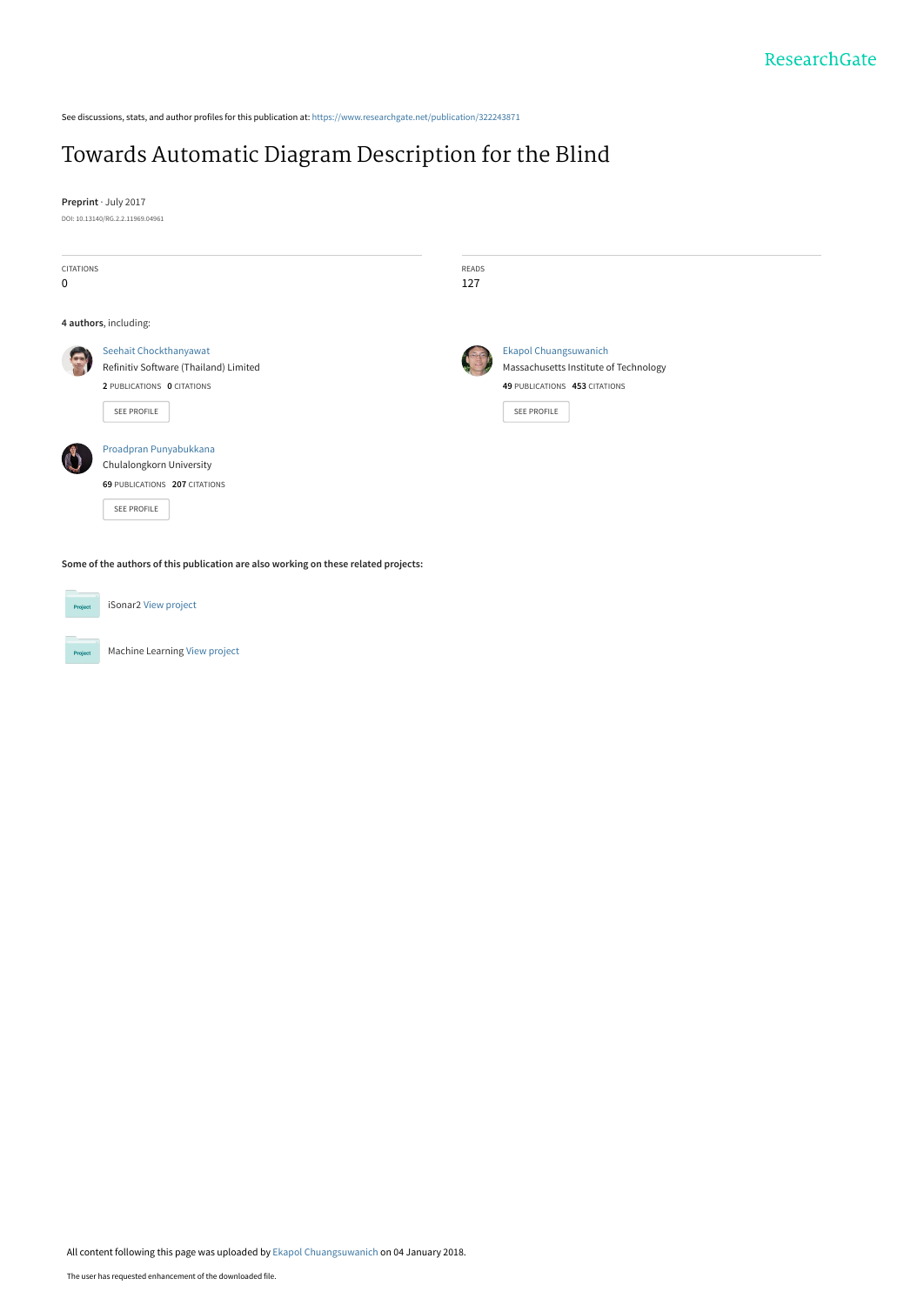# **Towards Automatic Diagram Description for the Blind**

Seehait Chockthanyawat Asst Tech Research Group Dept of Computer Engineering Faculty of Engineering Chulalongkorn University Bangkok, Thailand Seehait.C@gmail.com

Ekapol Chuangsuwanich Asst Tech Research Group Dept of Computer Engineering Faculty of Engineering Chulalongkorn University Bangkok, Thailand EkapolC@gmail.com

Proadpran Punyabukkana Asst Tech Research Group Dept of Computer Engineering Faculty of Engineering Chulalongkorn University Bangkok, Thailand Proadpran.P@chula.ac.th

Atiwong Suchato Asst Tech Research Group Dept of Computer Engineering Faculty of Engineering Chulalongkorn University Bangkok, Thailand Atiwong.S@chula.ac.th

## ABSTRACT

Conventional methods for describing complex diagrams to blind people are either ineffective or inefficient. We describe our preliminary work on how one can describe a diagram to a blind person with minimal supervision. We explain our text localization method which beats commercially available off-the-shelf state-of-the-art systems. We also provide a prototype user interface which can effectively describe diagrams based on our user study.

## Categories and Subject Descriptors

[Information Systems Applications]: Information retrieval—Document representation, content analysis and feature selection; [Human-centered computing]: Accessibility—Accessibility systems and tools

## General Terms

Theory, Experimentation, Human factor, Design

#### Keywords

Diagram description, Text localization, Assistive Technology

## 1. INTRODUCTION

There have been many developments in assistive technologies for the visually impaired recently. Screen readers such as the one in [1] or camera devices that can read printed text [9] help the blind access information that are otherwise

unavailable to them. Despite these advances, the blind still have many difficulties in understanding printed materials, especially photographs and illustrations, where current solutions usually only identify the predominating object [7] rather than describing the picture or the scene as a whole.

Describing images using natural language has garnered much interest in the computer vision community recently. [4] can describe the relationships between objects or the actions being taken within a particular image. Not only this can assist the blind in understanding images or the world around them, it also has implications for image retrieval [8].

In the field of education for the blind, textbooks are usually converted to braille or audio books. However, figures, graphs, and diagrams provide difficulties for conventional methods. They can still be described in words or embossed. However, complicated illustrations such as diagrams with many nodes and edges does not lend themselves well to such methods due to the amount of content. Moreover, automatic methods for describing typical pictures such as ones mentioned previously would fail to capture the relationships between contents that are in both textual and visual format. For such illustrations, educators typically go through the diagram together with the blind, verifying their understanding as they go along. This process can sometimes take up to six hours per diagram. Thus, an automatic system that can describe any diagrams to the blind effectively and efficiently would be very beneficial for the education of blind people.

This system, which we call the Diagator, would help the user navigate through the diagrams, explaining the relationship between each entity. The system should be able to first locate all the texts, arrows, and boxes, and identify what they are, and their relationship within the diagram. It also needs a user interface that can explain the diagram to the visually impaired in an effective manner. This paper presents some preliminary work on the Diagator system. We focus on two of the main components, namely text localization, and the user interface.

The rest of the paper is organized as follows. In Section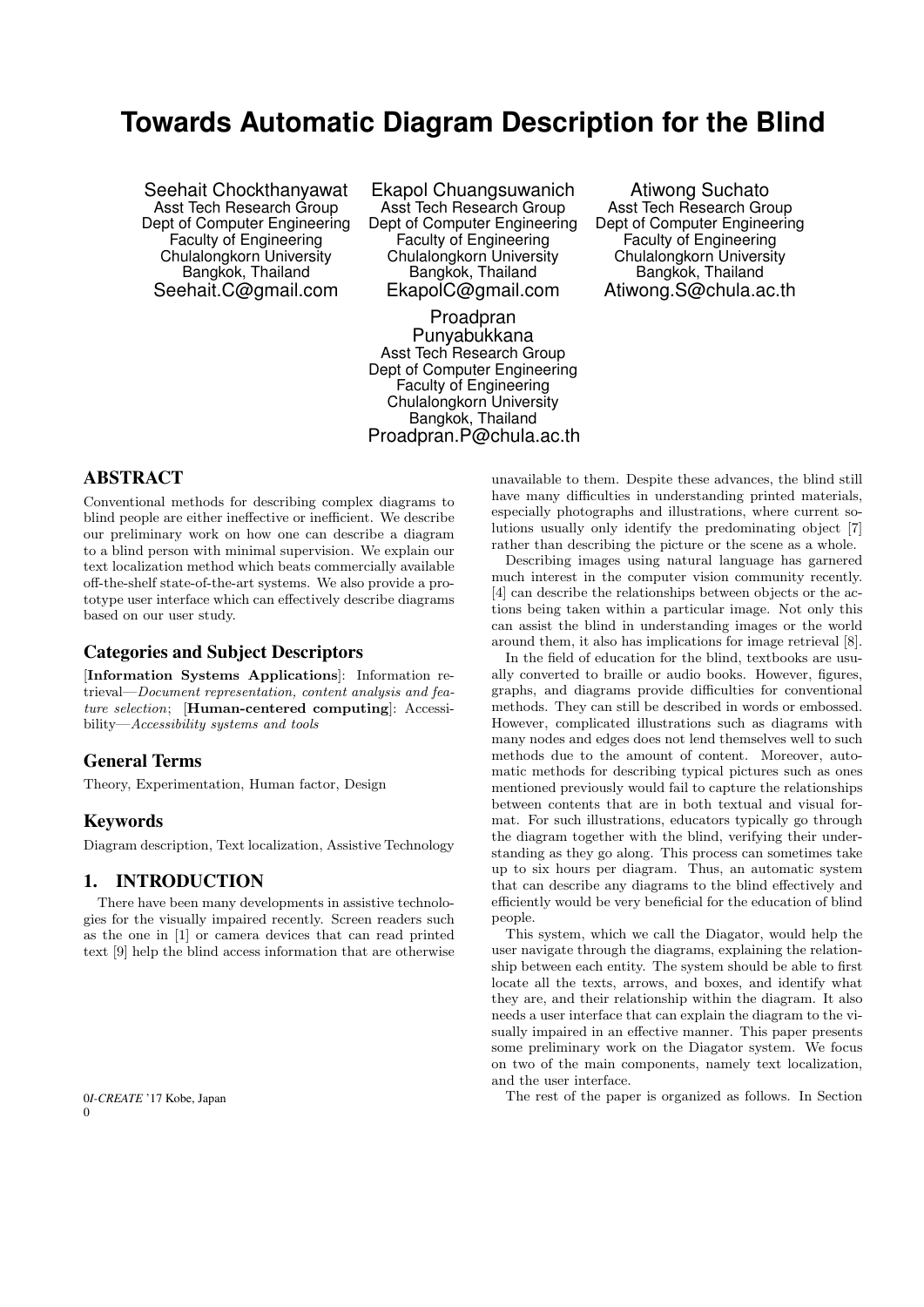

Figure 1: Diagator's system overview

2 we describe the overall framework for our Diagator system. In Section 3 we go over our proposed text localization algorithm and evaluate it against another state-of-the-art system. In Section 4 we describe and evaluate how we can describe diagrams automatically to the blind. Finally, we conclude the paper in Section 5.

## 2. SYSTEM OVERVIEW

The Diagator has several components as outlined in Figure 1. A typical diagram consists of text and different kinds of symbols, such as arrows and bounding boxes which can have different shapes. To mark the location of these text and symbols, the input image is segmented into different regions using the text localization module and the symbol localization module. Then, the text image segments from the previous step are converted to plain text using the Optical Character Recognition (OCR) module. Simultaneously, the symbol segments are recognized in order to analyze the diagram context using the diagram context analysis module. The results from the two aforementioned modules are combined and used to build a machine-readable representation, in this case a graph in json format, by the diagram representation synthesis module. This step can also have a human operator rectify any mistakes made by the system. Finally, the diagram representation is used by the user interface in order to describe the diagram to user.

For this paper, we focus on two main parts, namely the text localization module and the user interface.

## 3. THE TEXT LOCALIZATION MODULE

In this section, we describe the work done for our text localization module. We start by describing the corpus used in our work, and then proceed to describe our proposed text localization algorithm.

#### 3.1 The diagram corpus

A diagram is an illustration that describes the relationships between different entities. For our Diagator system, since we plan to represent the image as a graph, we focus on images that have a clear representation for nodes and edges connecting the nodes. The nodes and also the edges can have texts describing the entity or the relationship. The diagrams can contain text in either English or Thai, and

also numerals. To ensure the quality of the images, all images should originally be in digital format, as in we do not process photographs of printed materials. We also want to avoid vector graphic formats, which will trivialize the text localization. For the purpose of our text localization work, the text regions were manually labeled as positive examples, while the unmarked regions were considered negative examples.

We collected 320 diagrams from various sources, such as software engineering textbooks, database management textbooks, and from the Internet. These 320 diagrams were separated into a 199-image training and a 121-image test set.

## 3.2 Text Localization methodology

Text localization, the task of finding the location of any text in an input image, is a standard task in computer vision. Recently, methods based on deep learning have yielded state-of-the-art results [5, 10]. However, these works were done on natural images which could have many kinds of variation in the text, such as occlusion or distortion effects, which do not occur in our target images. Thus, we followed a more traditional and simpler framework proposed in [6] which was also optimized for natural images, but required a lot less computation. We made some modifications to make it more suitable for diagrams.

## *3.2.1 Preprocessing*

For preprocessing, each picture is segmented into 16x16 regions with 1 pixel overlap. Features are then extracted from each region. Each image is converted to a gray-scale image, A. According to [6], two-dimensional Discrete Cosine Transform (DCT) was applied to filter unwanted information such as background textures. However, we do not find it beneficial for our task.

#### *3.2.2 Feature Extraction*

From every 16x16 block of gray-scale image, we extract two main features, namely variance and contrast features. These features are often used in many computer vision tasks.

Variance features are computed for each 16x16 block using Eq. 1.

$$
Variance = \frac{\sum_{i=1}^{r} \sum_{j=1}^{c} (A(i,j) - \mu)^2}{(r \times c) - 1}
$$
 (1)

where  $r$  and  $c$  are the number of rows and columns of the image. For the contrast features, we can compute contrast features in the direction  $\theta$  according to Eq. 2

$$
Contrast_{\theta} = \sum_{i,j} |i - j|^2 p_{\theta}(i,j)
$$
 (2)

where  $P_{\theta}$  is the Grey Level Co-occurrence Matrix (GLCM) computed in the direction  $\theta$  [3].

#### *3.2.3 Classification*

We used Support Vector Machine (SVM) in order to classify each 16x16 block into text or non-text [2]. We used 3971 positive and 3372 negative patches to train the SVM. The negative examples were randomly selected from the non-text regions of the training images.

We used the radial basis function kernel and optimized for the gamma and cost parameters using 10-fold cross valida-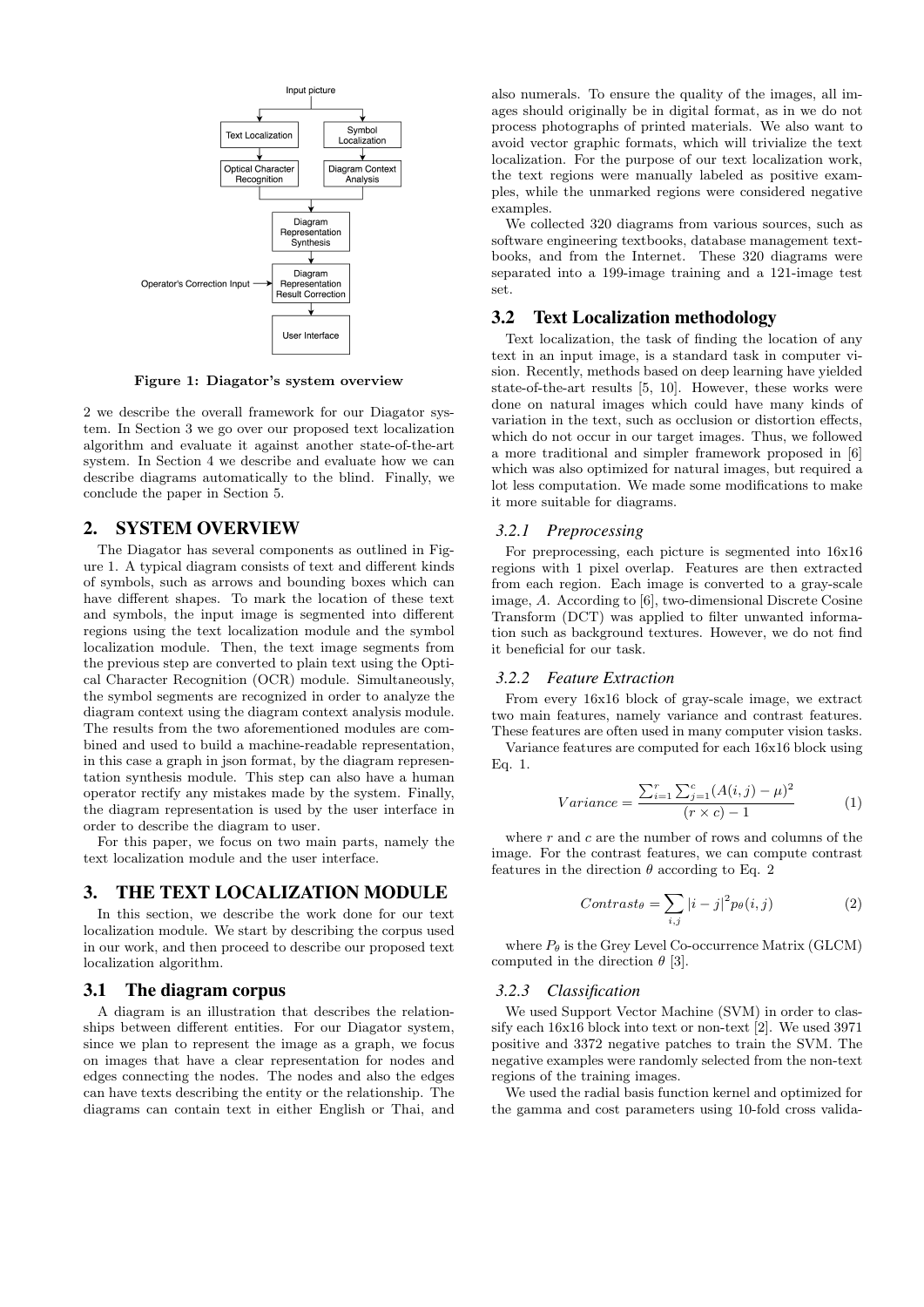| method                     | training error | held out error |
|----------------------------|----------------|----------------|
| pre-processing with DCT    | $9.94\%$       | 11.98%         |
| pre-processing without DCT | 1.81\%         | 5.68%          |

Table 1: Text localization results on the heldout training data with and without DCT pre-processing.

| number of contrast features | training error | held out error       |  |
|-----------------------------|----------------|----------------------|--|
|                             | 54.78%         | 46.85\%              |  |
|                             | 34.04%         | $38.\overline{86\%}$ |  |
|                             | $-81\%$        | 5.68%                |  |

#### Table 2: Text localization results on the heldout training data with different number of contrast features used.

tion. This configuration achieved 1.81% training error and 5.68% held out error.

#### *3.2.4 Post-processing*

The classification results are smoothed using morphological opening and closing, and finally a Gaussian blur filter. Then, bounding boxes can be generated using the minimum bounding box algorithm provided in MATLAB.

#### 3.3 Experimental results and discussion

We start our experiments by evaluating the effectiveness of the DCT pre-processing mentioned in Section 3.2.1. Using 10-fold cross validation, we compared the classification accuracy between pre-procssing with and without DCT. Table 1 summarizes the results. As shown, the performance greatly improves by omitting the DCT because diagrams usually have less background textures than natural images.

We then compare the difference in performance between using different numbers of directional contrast features. Using 12 directions yields the best classification results as shown in table 2. We believe this is because there are several lines and arrowheads in our application which is very similar to text. Additional directions help distinguish between text and other contents.

Finally, we compare our fully tuned method with another state-of-the-art text localization service, namely the Google Vision  $API<sup>1</sup>$ . The two systems were applied on the test set which contains 1159 text regions. We used precision, recall, and f score as metrics to measure the performance of both system. A candidate location is considered correct if it encapsulates all the text in the ground truth location.

The results are shown in Table 3. Our system outperforms Google API in all 3 metrics. We believe that this is because Google's training data heavily contains natural images which are quite different from our target images. This signifies the importance of having a algorithm designed and tuned specifically for diagrams. Since our goal is to use the text localization results to describe diagrams, identifying as many possible text locations as possible, i.e. a higher recall, is desirable. Moreover, from the point of view of a human operator who can correct the mistakes generated by the system, removing false alarms is relatively simpler than manually transcribing texts that were missed by the system. Our system is able to achieve a high recall rate of 0.98, while the Google API only gets 0.92 recall, meaning that the hu-



Figure 2: Localization results (1 - 4)

| method            | precision | recall |      |
|-------------------|-----------|--------|------|
| proposed method   | 0.94      | 0.98   | 0.96 |
| Google Vision API | -88       |        | 0.89 |

Table 3: Comparison between our text localization method and Google Vision API on the test set.

man operator would have to add new text locations 4 times as often if the Google's API is used instead of our text localization method. We would say that our system greatly outperforms the Google API for this task.

Fig. 2 and 3 show some examples of the localization results from our system and Google Vision API. As shown, the outputs from our system and Google's are quite similar except for the harder cases. For diagram number 1-3, ours and Google's are equally good, except for the one false alarm at the arrow head in Google API's output. Diagram number 4 shows mistakes that are common in both methods because some portions of the diagram symbols can be similar to text. For diagram number 5, there are a lot of misses in the Google API's output (see the text in the blue and purple boxes).

## 4. DIAGATOR USER INTERFACE

In this section, we discuss our prototype user interface and the user studies we conducted to evaluate the effectiveness of such interface. We made the interface simple so that it can be easily controlled by a blind person. Our application can be controlled by only 7 keyboard buttons: the four arrows keys, the space bar, the Enter key, and the Esc key. The

<sup>1</sup>https://cloud.google.com/vision/